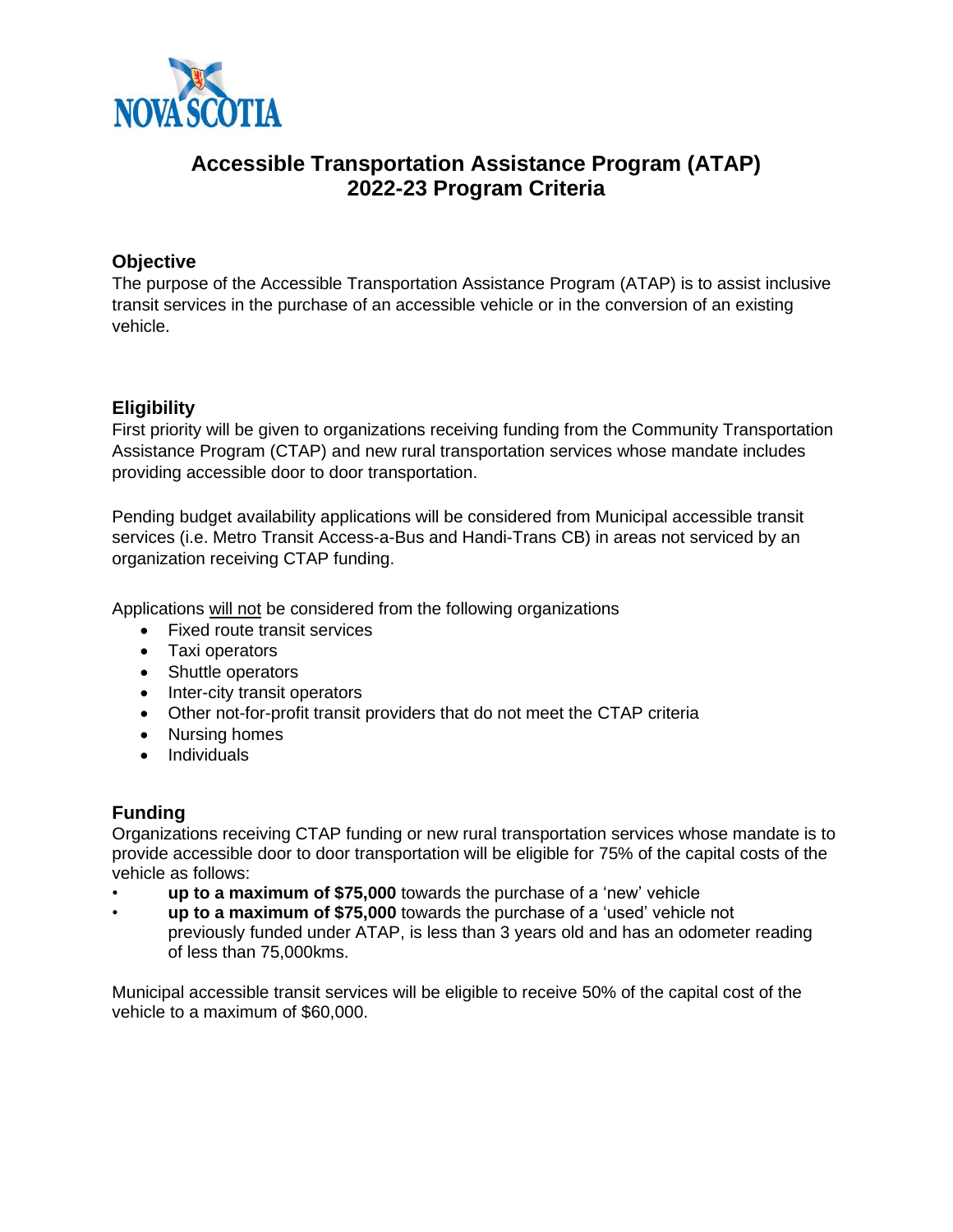

#### **Terms and Conditions**

Vehicles purchased prior to April 1<sup>st</sup>, 2022 or costs associated with converting mini vans incurred prior to April  $1<sup>st</sup>$ , 2022 will not be eligible for funding under this program.

However, if the applicant chooses to incur the expenditure after April  $1<sup>st</sup>$ , 2022 but prior to approval, they assume 100% of the financial risk of the purchase and/or conversion if the application is not funded under ATAP.

All converted vehicles funded under ATAP must meet the D409 standard for vehicle safety.

#### **Grant Payments**

Grant payments for approved projects will be processed as follows:

- (a) An advance of 80% of the contribution payable under this agreement will be released upon the Province receiving the signed Funding Agreement.
- (b) The remaining 20% of the contribution under this agreement will be held back until the following conditions of this agreement have been met.
	- (i) a copy of the bill of sale,
	- (ii) a letter certifying that the Vehicle meets ALL certifications, standards and federal and provincial regulations where the vehicle will be in commercial service,
	- (iii) certification that an adequate training program toward improved awareness skills in meeting the needs of passengers with disabilities as well as a training program relating to the use of the Vehicle acquired with assistance from the Program have been carried out,
	- (iv) a written statement that the monies received from the contribution will be used for the purchase of the Vehicle,
	- (v) a copy of the Utility and Review Board Certificate of Authorization for the transportation service, if required.
	- (vi) proof of payment in the form of a cancelled cheque (both front and back).